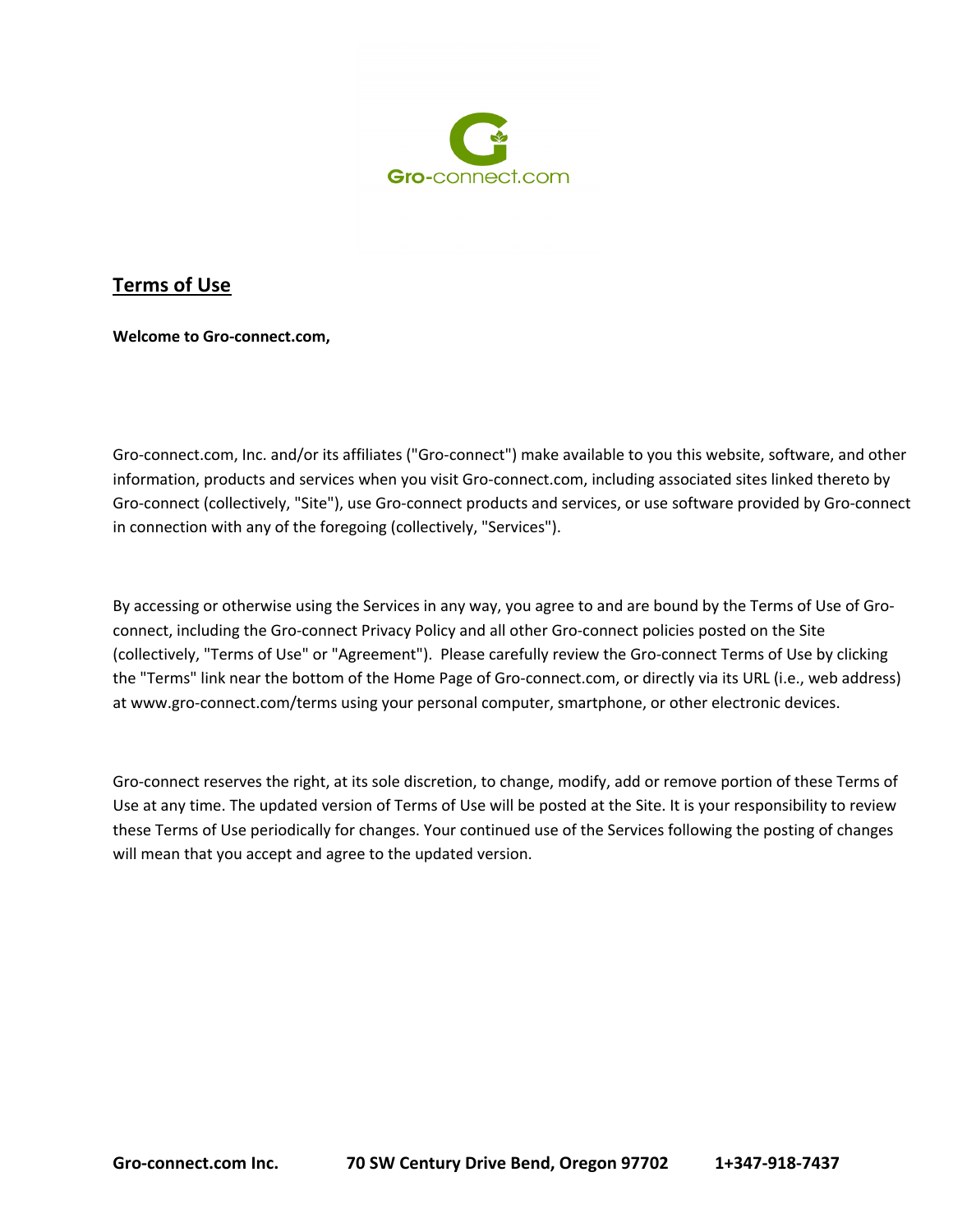

**Gro-connect.com is an online marketplace for the sell and purchase of food.**

Gro-connect.com is an online marketplace that allows users to offer, sell and buy food. As a marketplace, Groconnect itself does not own or sell the items listed at the Site or otherwise made available through the Services. Gro-connect also does not pre-screen its users or any information provided by its users. Thus, the actual selling and buying transactions are directly between the sellers and buyers, the users of Gro-connect.com; Groconnect.com merely provides an online venue to facilitate such transactions, and is not responsible for any disputes between the sellers and buyers; seller and buyer shall only look to each other for any liabilities arising from such transactions.

You expressly acknowledge and agree that Gro-connect has no control over, cannot, and does not in any way guarantee the existence, quality, safety or legality of items offered in this online marketplace, the truth or accuracy of users' content or listings, the ability of sellers to sell items, the ability of buyers to pay for items, or that a buyer or seller will actually complete a transaction or return an item. You further acknowledge and agree that you use the Services at your own risk, and that neither you nor your representative will go after Groconnect.com, its directors, officers, employees, contractors, consultants, agents, successors or assigns for any claims relating to the Services.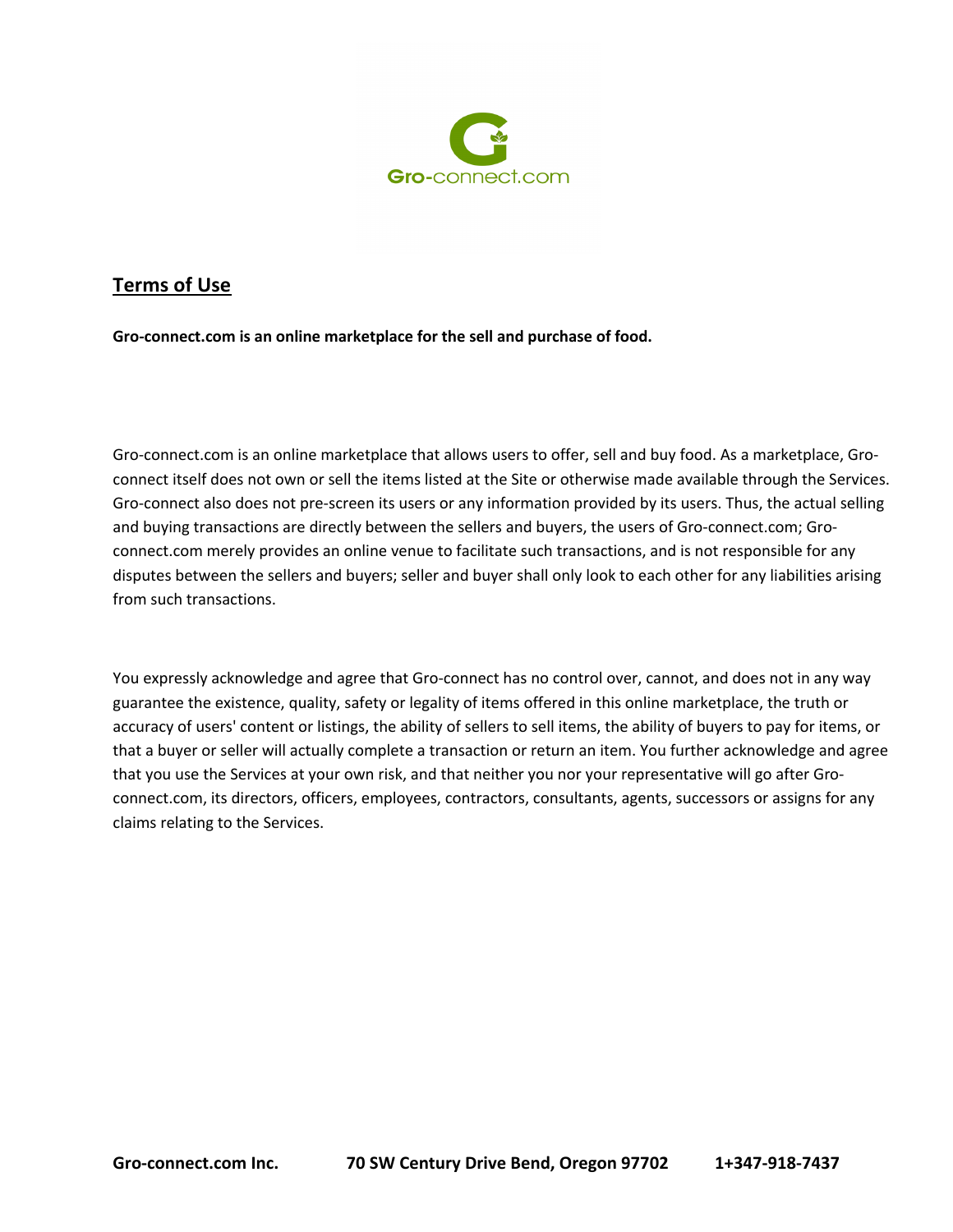

**Privacy**

Please review our Privacy Policy (https://www.gro-connect.com/privacy) to understand our practices regarding any information you submit to us while using the Services. You hereby agree that the Privacy Policy governs your use of the Services and is incorporated in these Terms of Use. Additionally, by using the Services, you understand that any message or information you send while using the Services may be read or intercepted by others, even if there is a special notice that a particular transmission (for example, credit card information) is encrypted.

#### **Accounts and Passwords**

If you use the Services, you are responsible for maintaining the confidentiality of your account and password and for restricting access to your computer, and you agree to accept responsibility for all activities that occur under your account or password. Transactions occurred in Gro-connect.com are consummated by adults, who can purchase with a credit card or other permitted payment method. If you are under eighteen (18) years of age, you may use the Services only with involvement of a parent or legal guardian. Alcohol listings on Gro-connect.com are intended for adults. You must be at least twenty-one (21) years of age to purchase alcohol, or use any site functionality related to alcohol. Gro-connect.com reserves the right to refuse providing the Services, terminate accounts, or remove or edit content in its sole discretion. If you register as a business entity, you personally guarantee that you are the authorized representative for that business entity to enter into this binding Agreement with Gro-connect.com.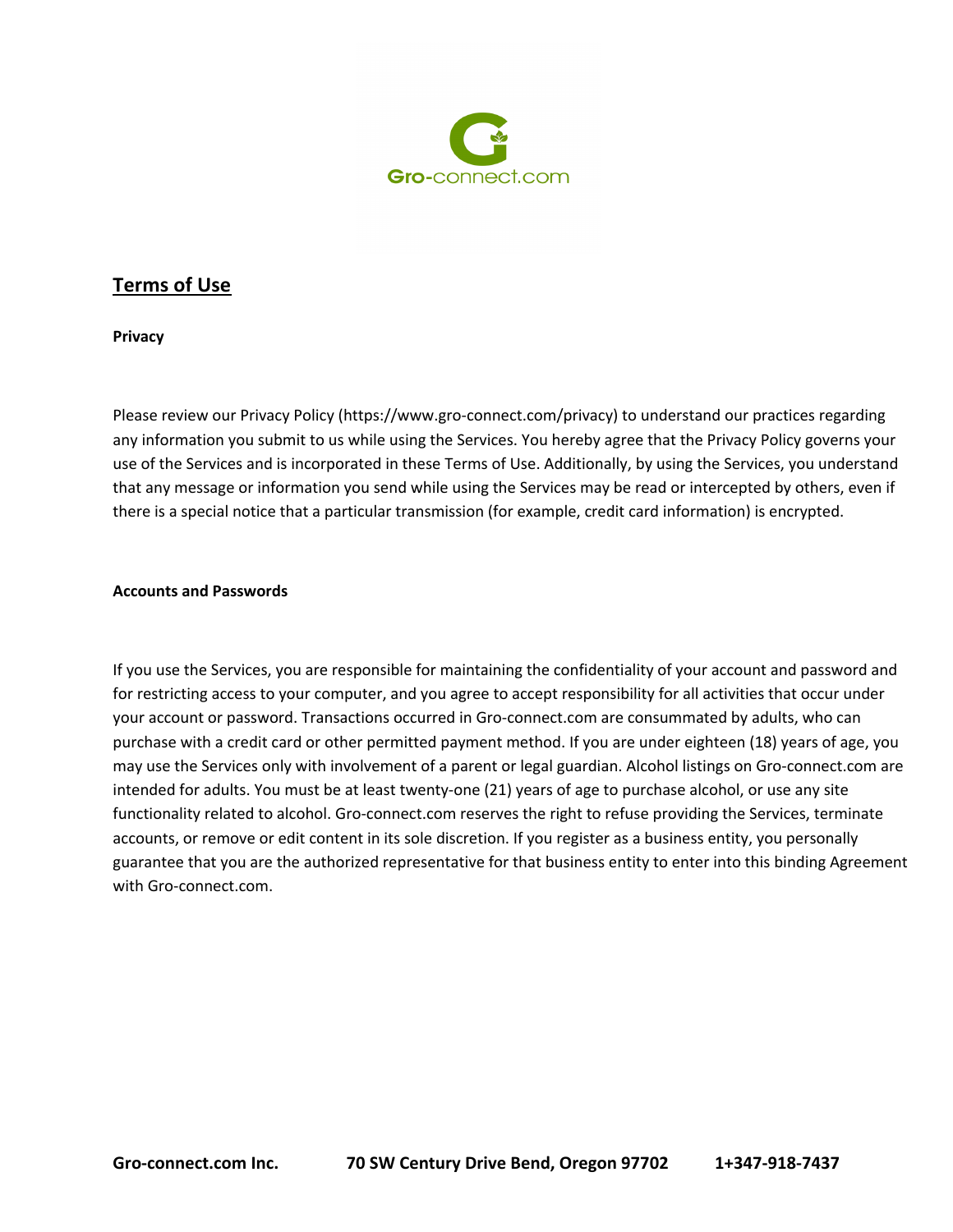

**Using the Services**

**While accessing or otherwise using the Services, you agree not to:**

use the Services if you are not able to form legally binding contracts (for example if you are under 18 and are not able to involve your parent or legal guardian), or are temporarily or indefinitely suspended from using the Services by Gro-connect.com;

breach or circumvent any laws, third party rights or our systems, policies, or determinations of your account status;

post false, inaccurate, misleading, defamatory, libelous, obscene, child-pornographic, harmful, racially, ethnically, or otherwise objectionable content;

post or list content or items in inappropriate categories or areas, or post content unrelated to a listing;

list for sale illegal, counterfeit, or stolen items, or items that have been grown, harvested, cooled, packed, repacked, shipped, sold, or resold, identified or nonconforming to the standards set by FDA, USDA, or PACA as posing possible health risks to consumers and therefore subject to a recall, or items that have otherwise been identified by various state or federal authority as unfit for sale or distribution, or other unsafe items;

list any item on Gro-connect.com, or consummate any transaction that was initiated using the Services, that could cause Gro-connect.com to violate any applicable law, statute, ordinance or regulation, or that violate the Agreement;

manipulate the price of any item or interfere with other user's listings;

take any action that may undermine the feedback or ratings systems;

fail to pay for items purchased by you;

fail to deliver items sold by you;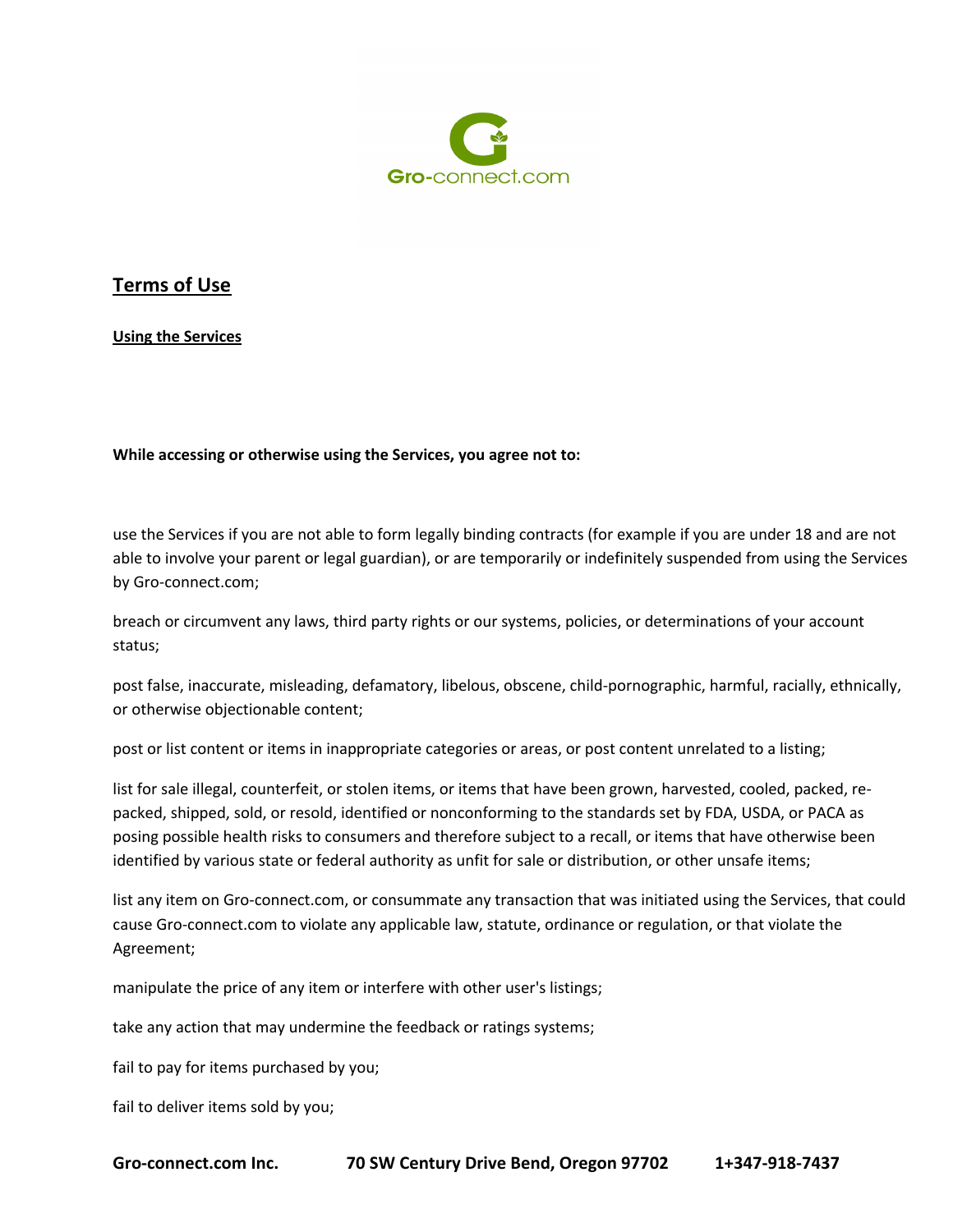

fail to pay any taxes or charges in connection with the use of the Services or otherwise arising under this Agreement (for the avoidance of doubt, you shall be responsible for paying any and all taxes applicable to any sell or purchase of items you make by using the Services, on Gro-connect.com;

fail to obtain and/or maintain all authorizations, approvals, consents, licenses or permits from the relevant authorities, which are required to perform your obligations under this Agreement under all applicable laws and regulations;

transfer your Gro-connect.com account to another party without our consent;

harvest or otherwise collect information about users, including email addresses, without their consent;

distribute or post spam, unsolicited or bulk electronic communications, chain letters, or pyramid schemes;

distribute viruses or any other technologies that may harm Gro-connect.com, or the interests or property of Groconnect.com users;

use any robot, spider, scraper or other automated means to access the Services for any purpose;

bypass our robot exclusion headers, interfere with the working of the Services, or impose an unreasonable or disproportionately large load on our infrastructure;

copy, modify, or distribute rights or content from the Services or Gro-connect.com copyrights and trademarks;

copy, reproduce, reverse engineer, modify, create derivative works from, distribute, or publicly display any content (except for your own information) from the Services without the prior written permission of Groconnect.com and the appropriate third party, as applicable;

commercialize any Gro-connect.com application or any information or software associated with such application; or

otherwise violate your obligations under this Agreement, or any applicable law, statute, ordinance or regulation, including, but not limited to, those governing export control, consumer protection, unfair competition, antidiscrimination or false advertising.

Gro-connect.com, at its sole discretion, may cancel unconfirmed accounts or accounts that have been inactive for a long time or modify or discontinue the Services at any time with or without notice.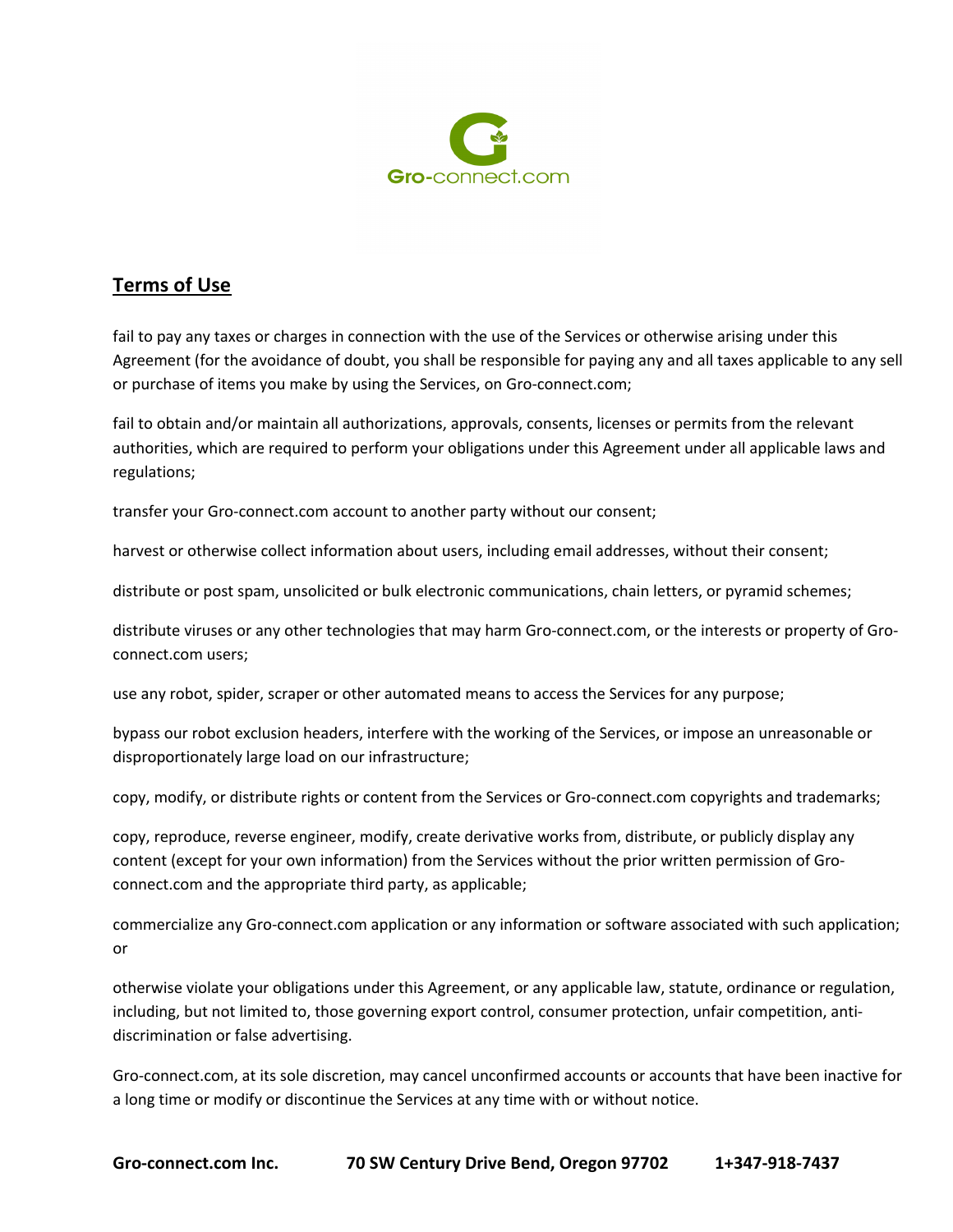

Without limiting any other remedies available to it, Gro-connect.com may, at its sole discretion, limit, suspend, or terminate the Services and user accounts, restrict or prohibit access to, and your activities on, the Services, delay or remove hosted content, remove any special status associated with the account, reduce or eliminate any discounts, and take technical and legal steps to keep you from using our Services if:

we think that you are creating problems or possible legal liabilities;

we think that such restrictions will improve the security of the Gro-connect.com community or reduce our or another Gro-connect.com user's exposure to financial liabilities;

we think that you are infringing the rights of third parties;

we think that you are acting inconsistently with these Terms of Use;

we are unable to verify or authenticate any information you provide to us;

you fail to pay us any applicable fees due for the Services by the payment due date; or

you violate your obligations under this Agreement, or any applicable law, statute, ordinance or regulation, including, but not limited to, those governing export control, consumer protection, unfair competition, antidiscrimination or false advertising.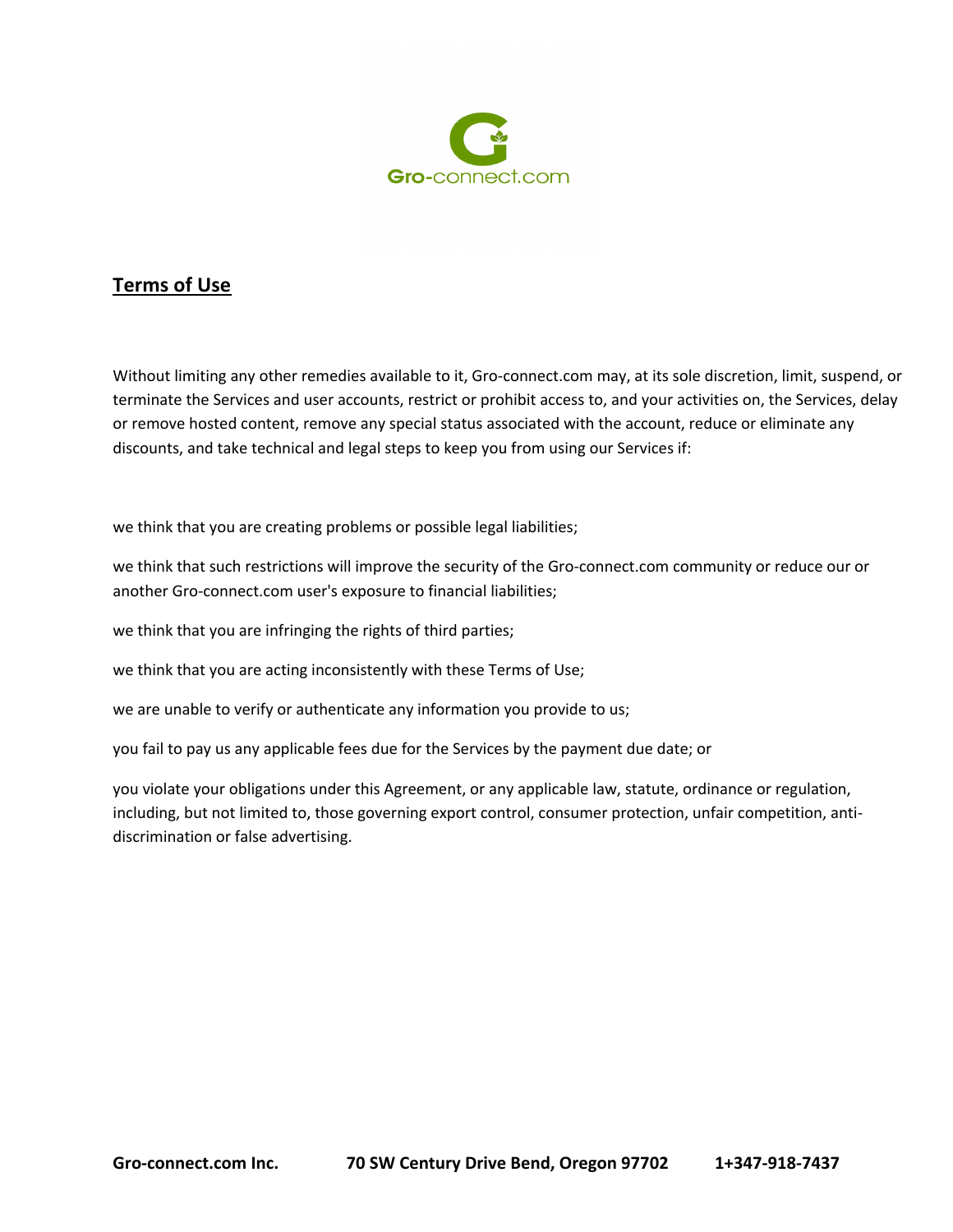

**Free Services Provided by Gro-connect.com**

We do not charge users or some users, for using the Services. However, we reserve the right to make changes to this fee arrangement by posting the changes on the Site thirty (30) days in advance.

#### **Content**

When providing us with content or posting content using the Services, you grant us a non-exclusive, worldwide, perpetual, irrevocable, royalty-free, sublicensable (through multiple tiers) right to exercise any and all copyright, publicity, trademarks, database rights and intellectual property rights you have in the content, in any media known now or in the future. Further, to the fullest extent permitted under applicable law, you waive your moral rights and promise not to assert such rights against us, our sublicensees or assignees.

You represent and warrant that none of the following infringe any intellectual property right: your provision of content to us, your posting of content using the Services, and our use of such content (including works derived therefrom) in connection with the Services.

We may offer catalogs of stock images, descriptions and product specifications that are provided by third-parties (including Gro-connect.com users). You may use catalog content solely in connection with your Gro-connect.com listings.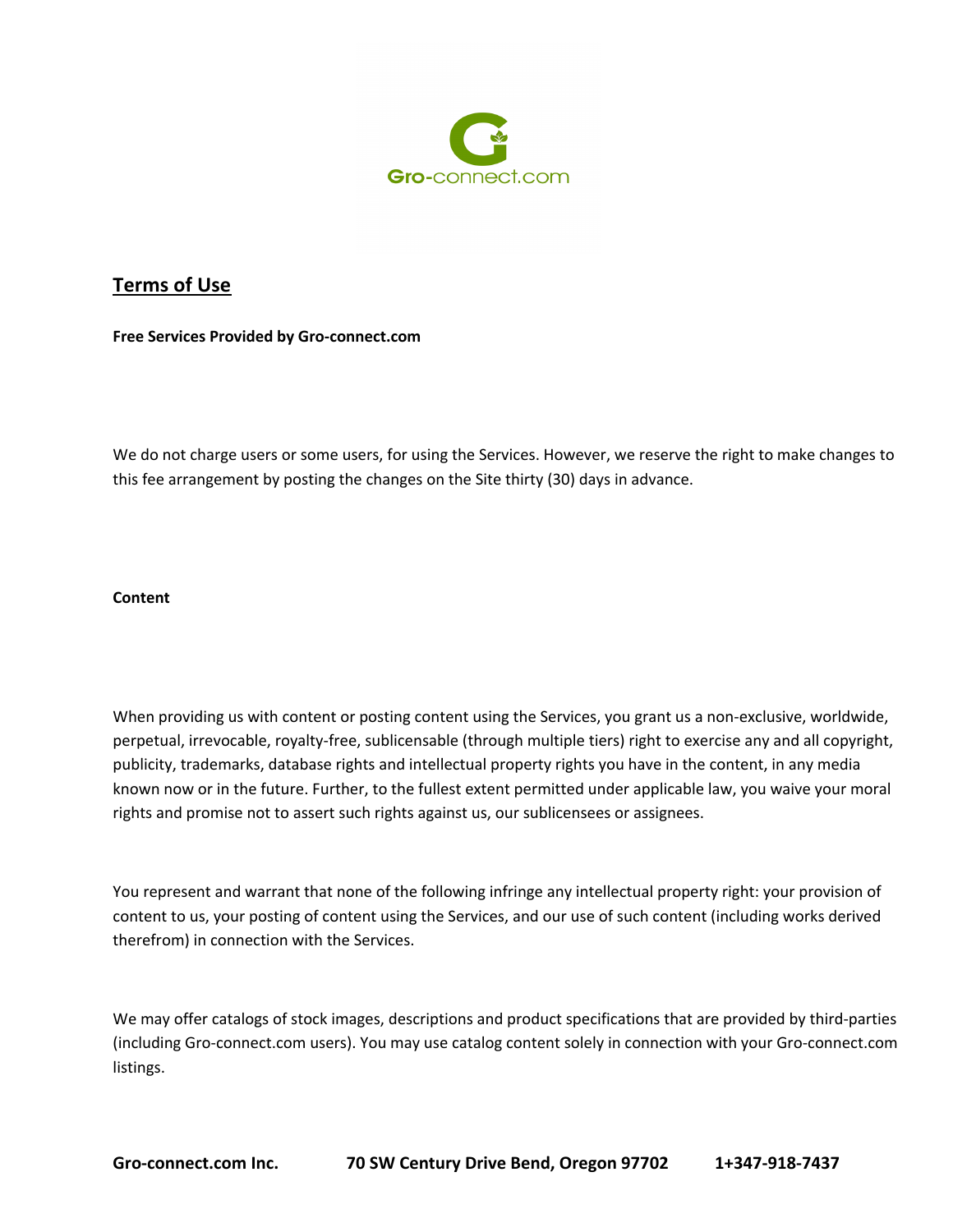

While we try to offer reliable data, we cannot promise that the catalogs will always be accurate and up-to-date, and you agree that you will not hold our catalog providers or us responsible for inaccuracies in the catalogues. The catalog may include copyrighted, trademarked or other proprietary materials. You agree not to remove any copyright, proprietary or identification markings included within the catalogs or create any derivative works based on catalog content (other than by including them in your listings at Gro-connect.com).

#### **Copyrights**

We respect the intellectual property rights of others, and will respond to clear notices of copyright infringement consistent with the Digital Millennium Copyright Act, and its response to such notices may include removing or disabling access to the allegedly infringing content, terminating the accounts of repeat infringers, and/or making good-faith attempts to contact the user who posted the content at issue so that he may, where appropriate, make a counter-notification. If you believe that your work has been used or copied in a way that constitute copyright infringement, and such infringing materials are posted on the Site, or in connection with the Services, please contact us by email at info@gro-connect.com and provide all relevant details.

#### **Disclaimer of Warranties; Limitation of Liability; Release**

We try to keep the Services safe, secure, and functioning properly, but we cannot guarantee the continuous operation of or access to the Services, because any functionality of the Services may be subject to factors beyond our control.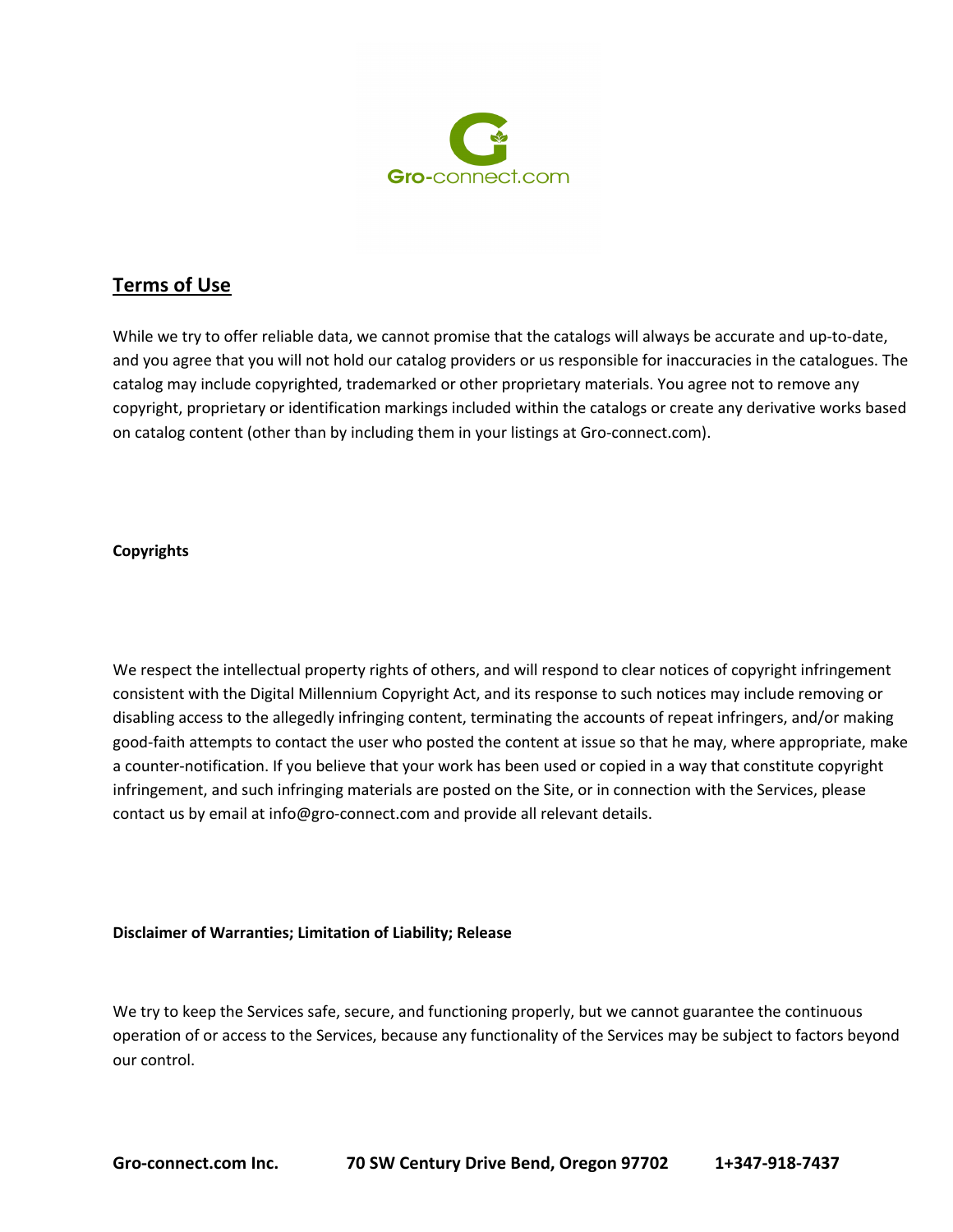

You agree that you are making use of the Services at your own risk, and that they are being provided to you on an "AS IS" and "AS AVAILABLE" basis. Accordingly, to the extent permitted by applicable law, we exclude all express or implied warranties, terms and conditions including, but not limited to, implied warranties of merchantability, fitness for a particular purpose, and non-infringement.

In addition, to the extent permitted by applicable law, we, including our affiliates and our directors, officers, employees, contractors, consultants, and agents (collectively, "Personnel") and Personnel of our affiliates, are not liable, and you agree not to hold us responsible, for any damages or losses (including, but not limited to, loss of money, goodwill or reputation, profits, or other intangible losses, or any other direct, indirect, special, punitive, exemplary, incidental or consequential damages), even if we have been advised of the possibility of such damages or losses, resulting directly or indirectly from:

your use of or your inability to use the Services;

delays or disruptions in the Services;

viruses or other malicious software obtained by accessing, or linking to, the Services;

glitches, bugs, errors, or inaccuracies of any kind in the Services;

damage to your hardware device from the use of the Services;

the content, actions, or inactions of third parties, including items listed using the Services or the destruction of allegedly fake items;

a suspension or other action taken with respect to your account;

the duration or manner in which your listings appear in search results; or

your need to modify practices, content, or behavior or your loss of or inability to do business, as a result of changes to these Terms of Use.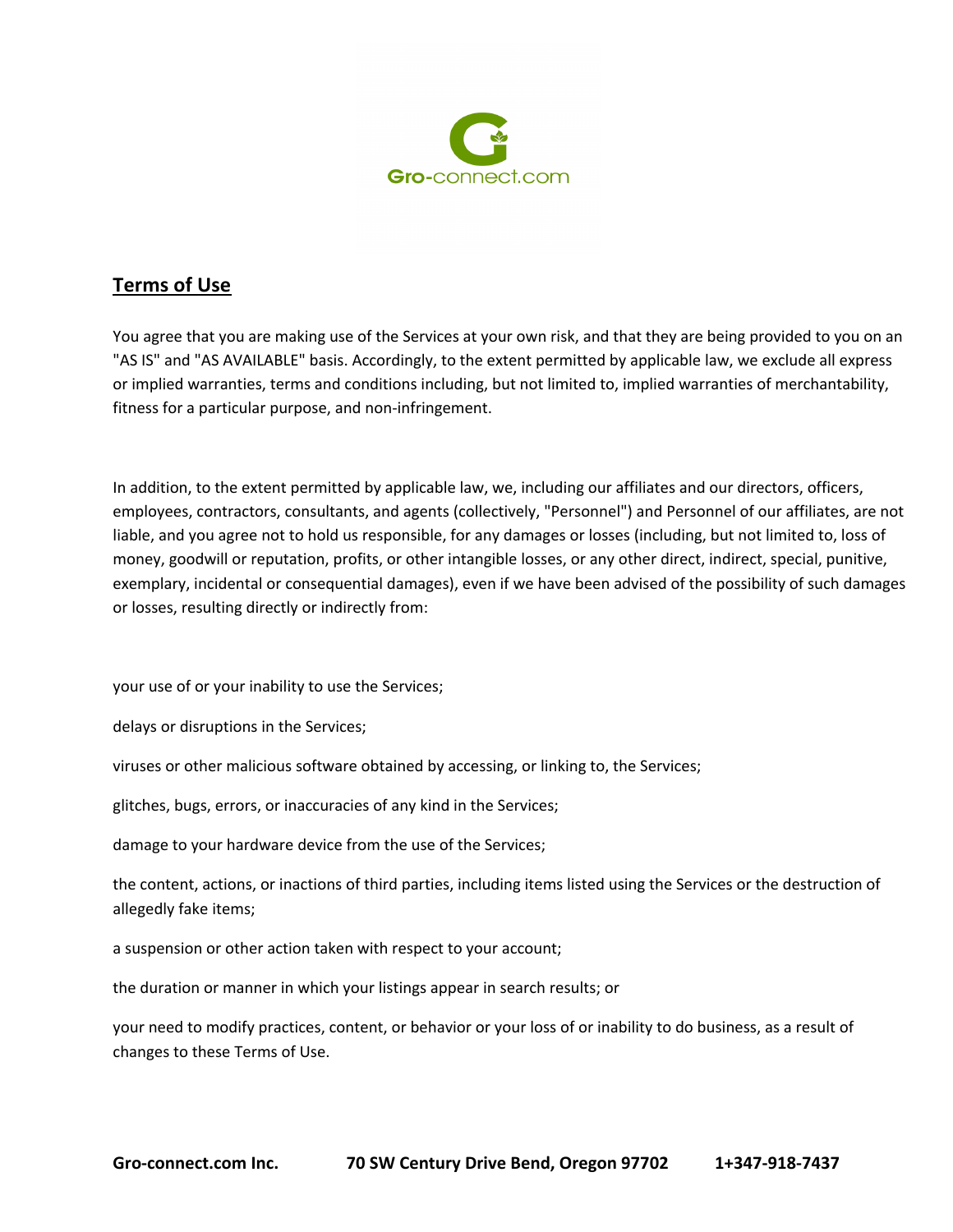

Some jurisdictions do not allow the disclaimer of warranties or exclusion of damages, so such disclaimers and exclusions may not apply to you.

Regardless of the previous paragraphs, if we are found to be liable, our liability to you or to any third party is limited to the total fees that you paid to us during the twelve (12) months prior to the action giving rise to the liability, excluding the costs of providing the Services to you during the same period.

If you have a dispute with one or more users, you release us from claims, demands and damages (actual and consequential) of every kind and nature, known and unknown, arising out of or in any way connected with such disputes. In entering into this release you expressly waive any protections (whether statutory or otherwise) that would otherwise limit the coverage of this release to include only those claims which you may know or suspect to exist in your favor at the time of agreeing to this release.

### Indemnity

You agree to defend, indemnify and hold harmless Gro-connect.com Inc, including our affiliates, directors, officers, employees, contractors, consultants, and agents, and such Personnel of our affiliates, harmless from and against any loss, damage, liability, claim or demand, including reasonable attorneys' fees and court costs, made by any party in connection with your use of the Services, the content you provided or posted using the Services, your breach of this Agreement, your breach of any law or the rights of a third party, and any other acts or omissions relating to the Services.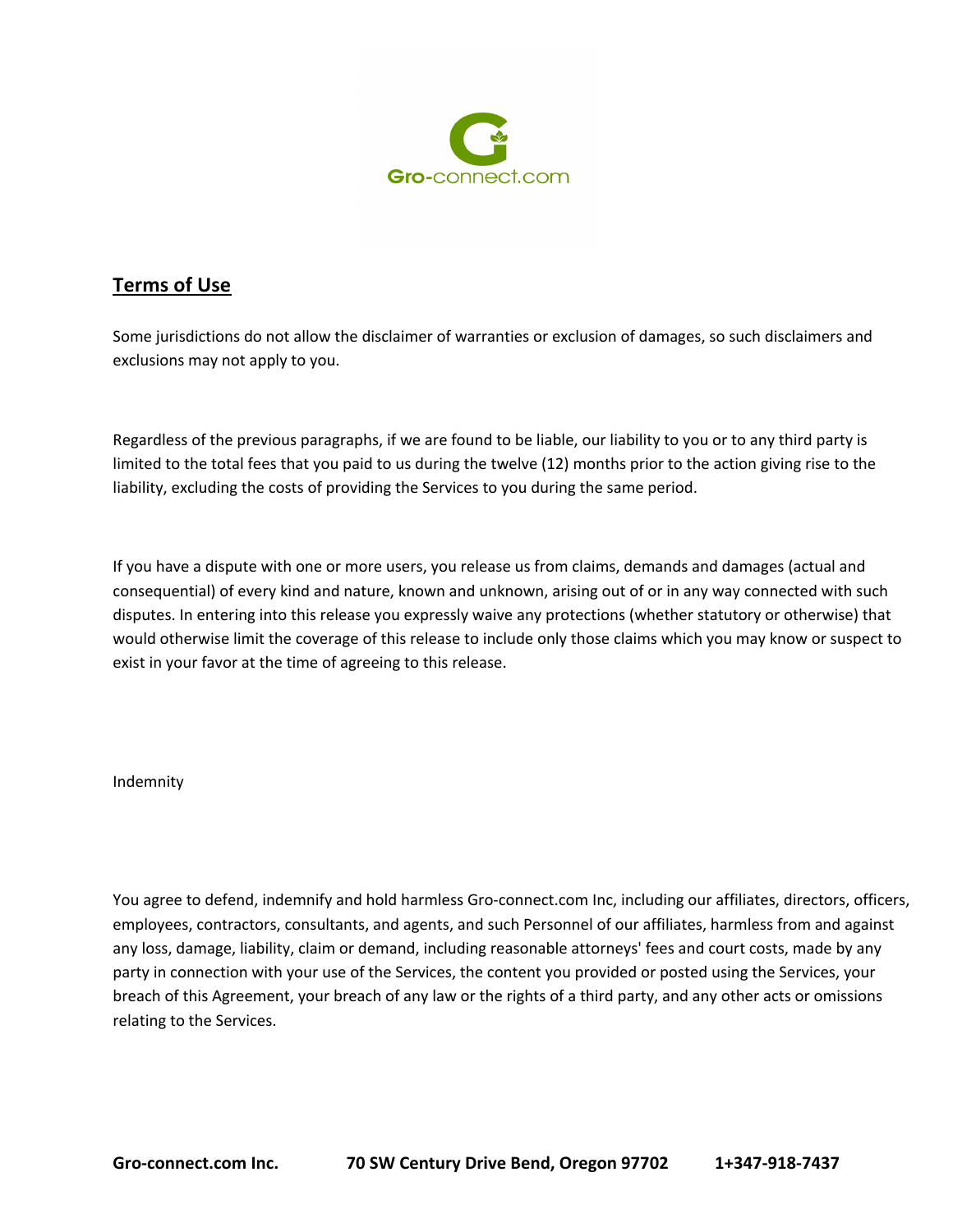

**Disputes**

By using the Services, you agree that the Federal Arbitration Act, applicable federal law, and the laws of the State of New York, without regard to the principles of conflict of laws, will govern these Terms of Use and any dispute of any kind that might arise between you and Gro-connect.com Inc.

Any dispute or claim relating in any way to your use of the Services will be resolved by binding arbitration, rather than in court, except that you may assert claims in small claims court, if your claims qualify. The Federal Arbitration Act and federal arbitration law apply to this agreement to arbitrate.

There is no judge or jury in arbitration, and court review of an arbitration award is limited. However, an arbitrator can award on an individual basis the same damages and relief as a court (including injunctive and declaratory relief or statutory damages), and must follow these Terms of Use as a court would.

To begin an arbitration proceeding, you must send a letter requesting arbitration and describing your claim to our registered agent. The arbitration will be conducted in Lewes County, Delaware, by the American Arbitration Association (AAA) under its rules, including the AAA's Supplementary Procedures for Consumer-Related Disputes. The AAA's rules are available at www.adr.org. Payment of all filing, administration and arbitrator fees will be governed by the AAA's rules.

You and Gro-connect.com Inc. both agree that any dispute resolution proceedings will be conducted only on an individual basis and not in a class, consolidated or representative action. If for any reason a claim proceeds in court rather than in arbitration, both parties agree to waive any right to a jury trial. It's also agreed that you or we may bring suit in court to enjoin infringement or other misuse of intellectual property rights. Where the dispute is resolved by a court, the exclusive venue will be the state or federal courts in the Lewes County, Delaware.